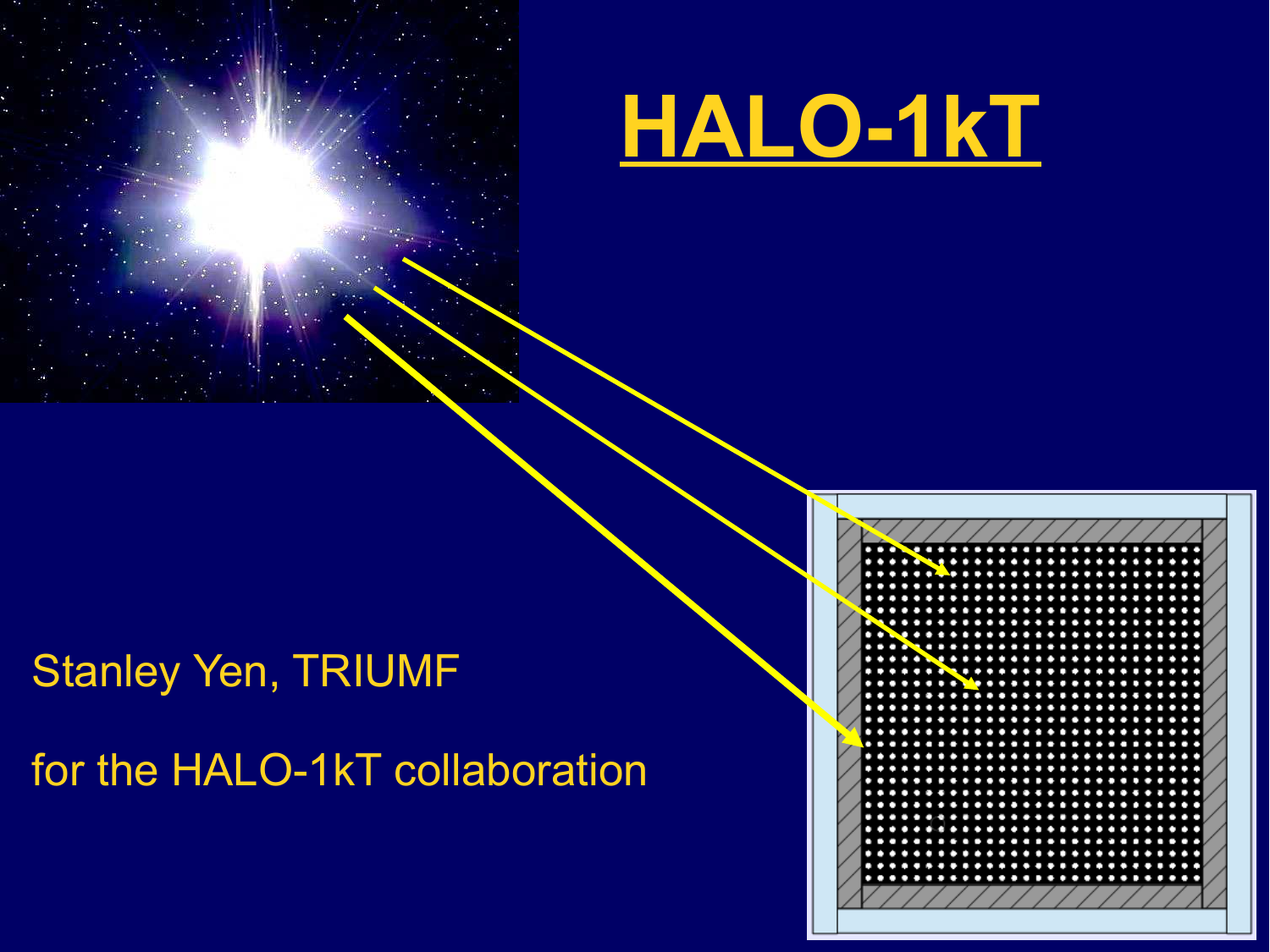Each stage of a supernova emits a different neutrino flavor mixture, according to current models.



from G. Raffelt, Shanghai Conference, 2013.

adapted from Sagert et al. arXiv:0902.2084 [astro-ph.HE]

Essential to observe each flavor separately for a complete picture, but Water Cerenkov and organic scintillation detectors are sensitive mostly to anti-v<sub>e</sub> via IBD on protons.

. A lead detector is primarily sensitive to  $\mathsf{v}_{_{\mathrm{e}}}$  , thus flavor-complementary to other types.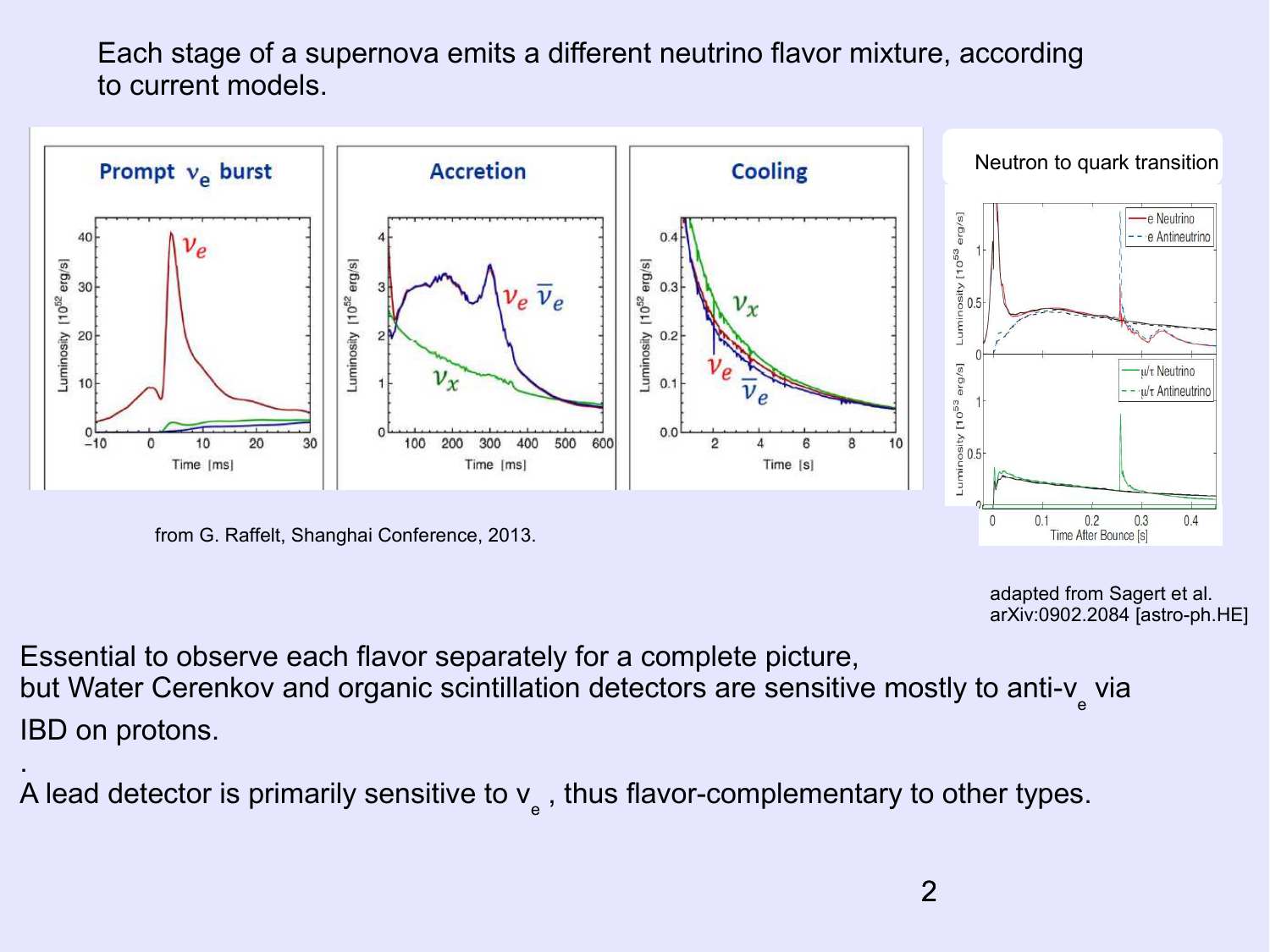#### principal of HALO and HALO-1kT detectors

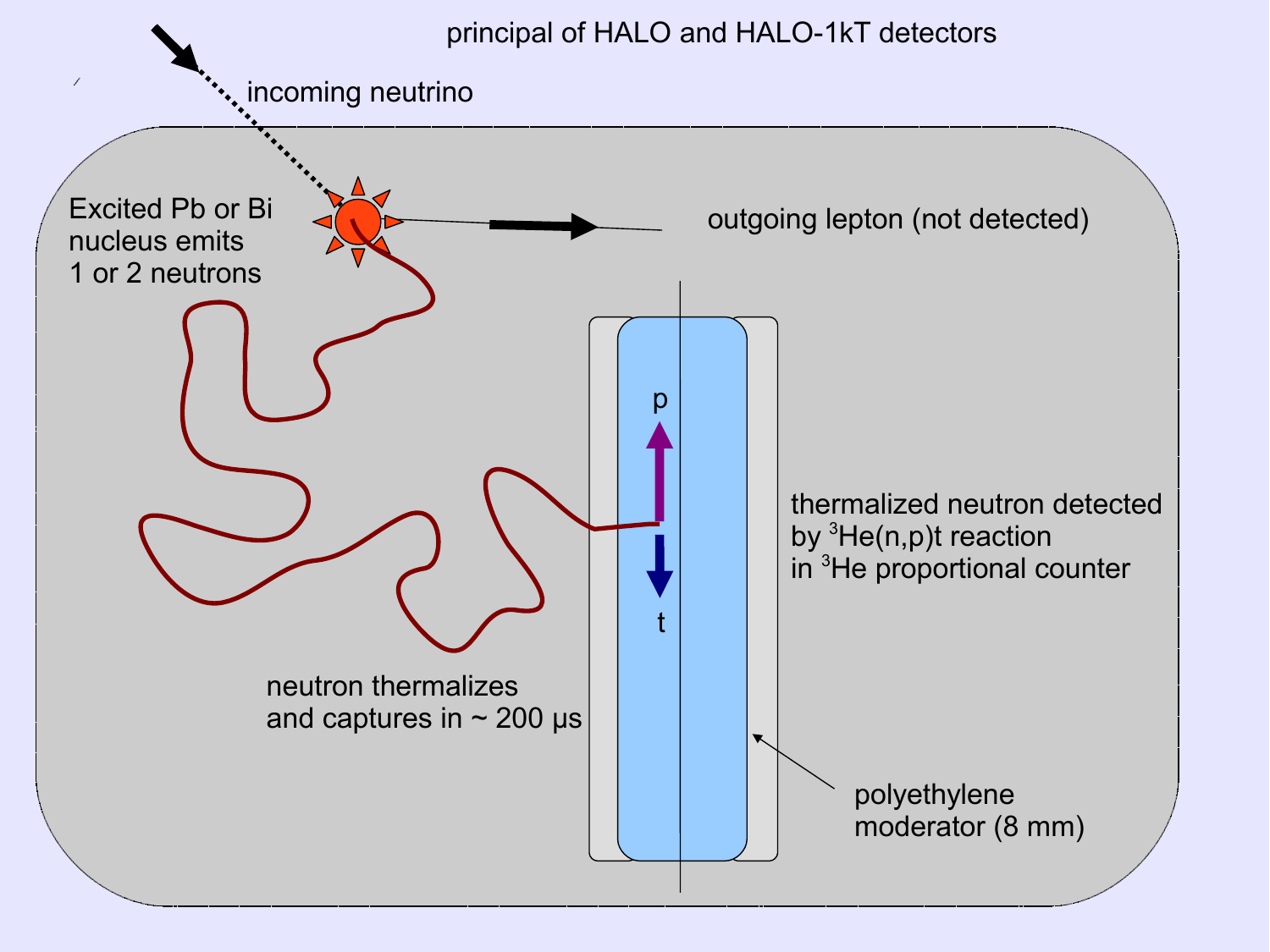Features of Pb as neutrino detector:

1. Neutron excess blocks  $p \rightarrow n$  nuclear transitions, favors v $_{\rm e}$  + n  $\rightarrow$ e<sup>-</sup> + p

2. Large Z of Pb nucleus pulls in wavefunction of outgoing electron, enhances CC cross sec.



- allowed Pauli blocked р n
	- 3. Ratio of 2-n to 1-n emission gives a measure of average neutrino energy

4. σ a rapid function of E, sensitive to enhancement of high E tail of v $_{\rm e}$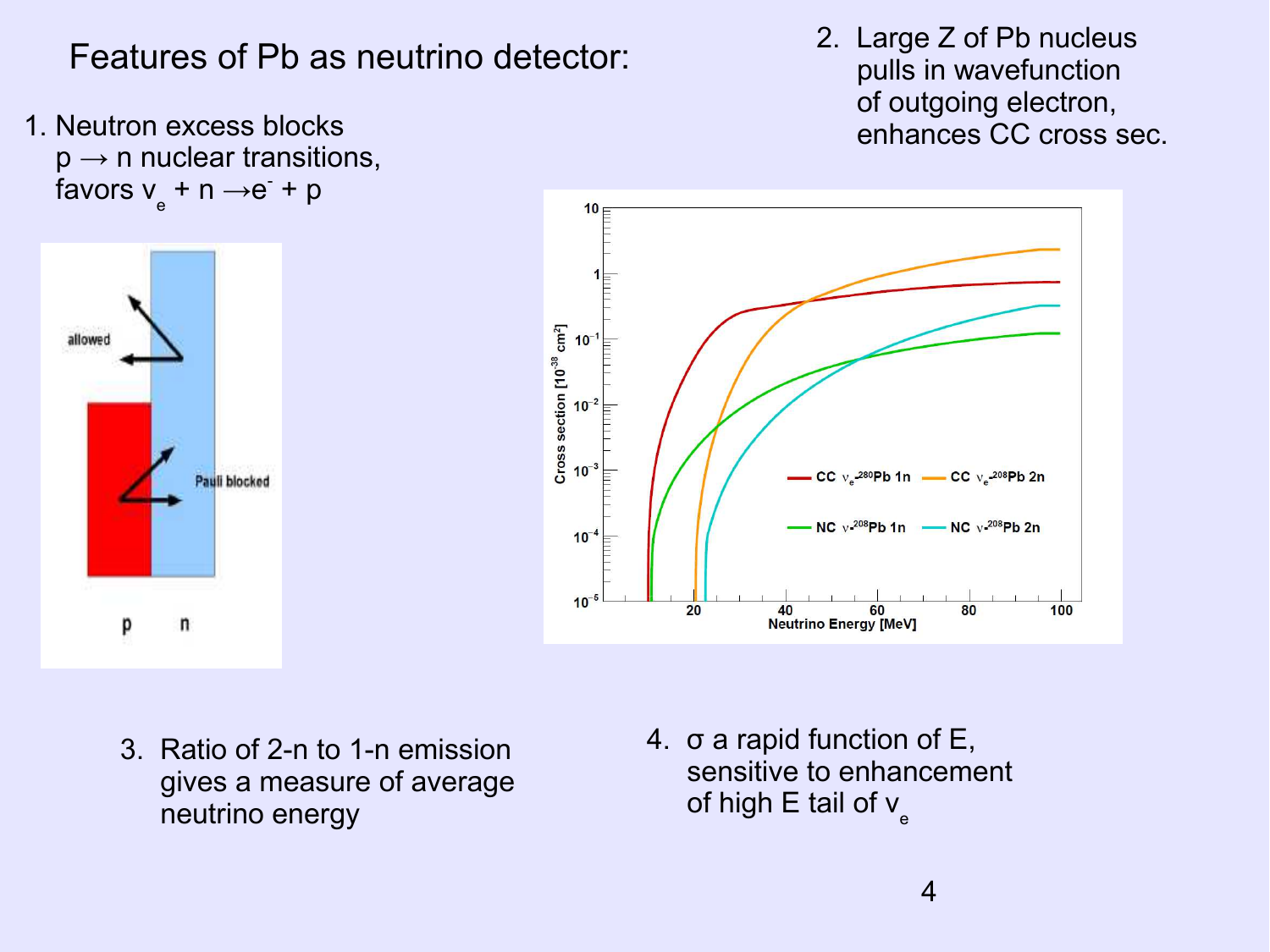## **Flavour Sensitivities**



### Water Cerenkov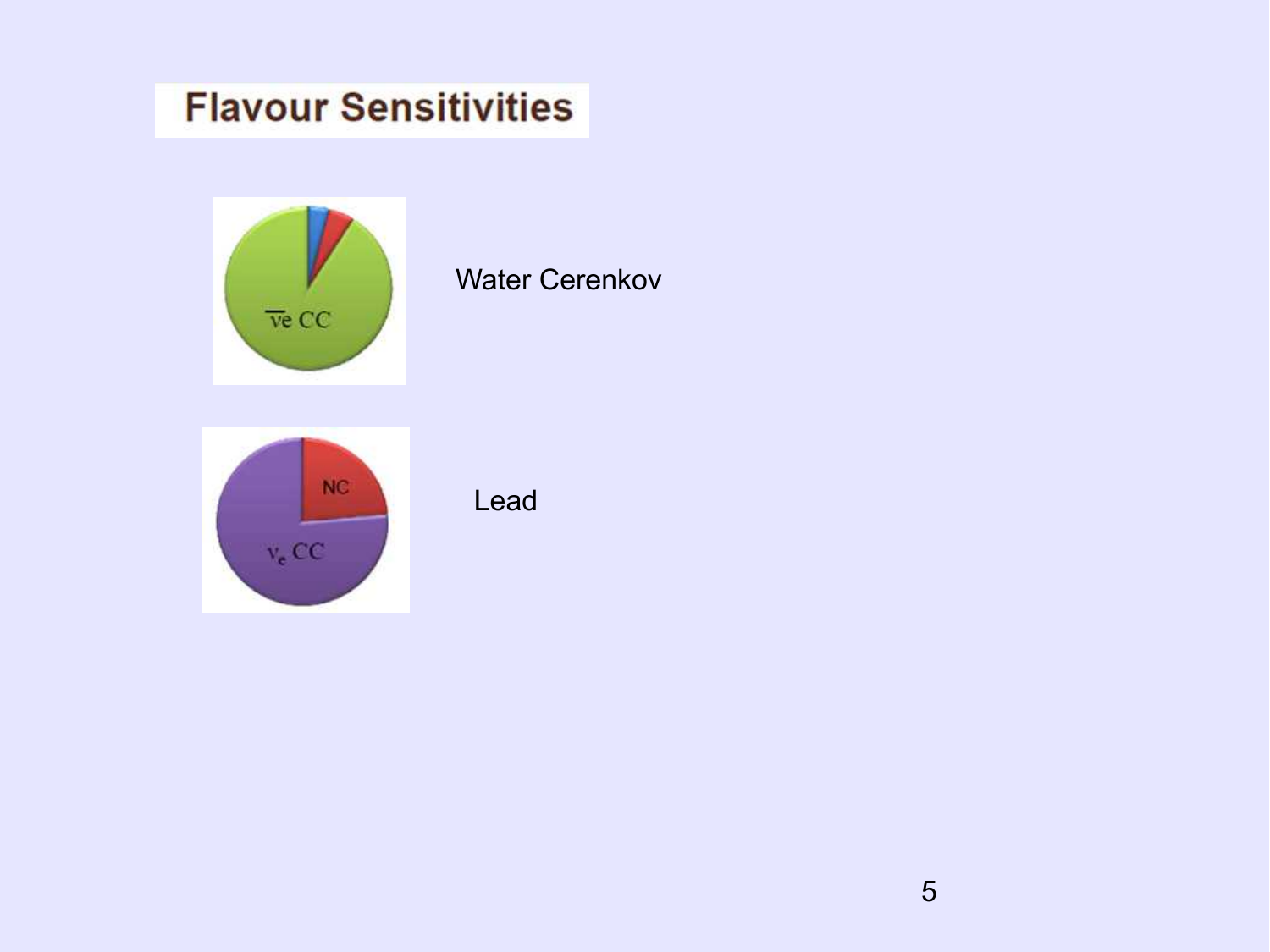### **Complementarity**

In general, we may not know the distance to a supernova, so the absolute number of v<sub>e</sub> or anti- ν<sub>e</sub> events may not be meaningful, but the <u>ratio</u> of ν<sub>e</sub> vs anti- ν<sub>e</sub> events gives an indication of the relative energies of  $\mathsf{v}_{_{\mathrm{e}}}$  vs anti-  $\mathsf{v}_{_{\mathrm{e}}}$ 

e.g. In the presence of collective ν-ν interactions, flavor-swapping causes the v<sub>e</sub> spectrum becomes hotter, and the number of events in a v $_{\rm e}$  –sensitive detector medium like Pb Is enhanced, relative to the number in an anti-v $_{\textrm{\tiny{e}}}$ detector.

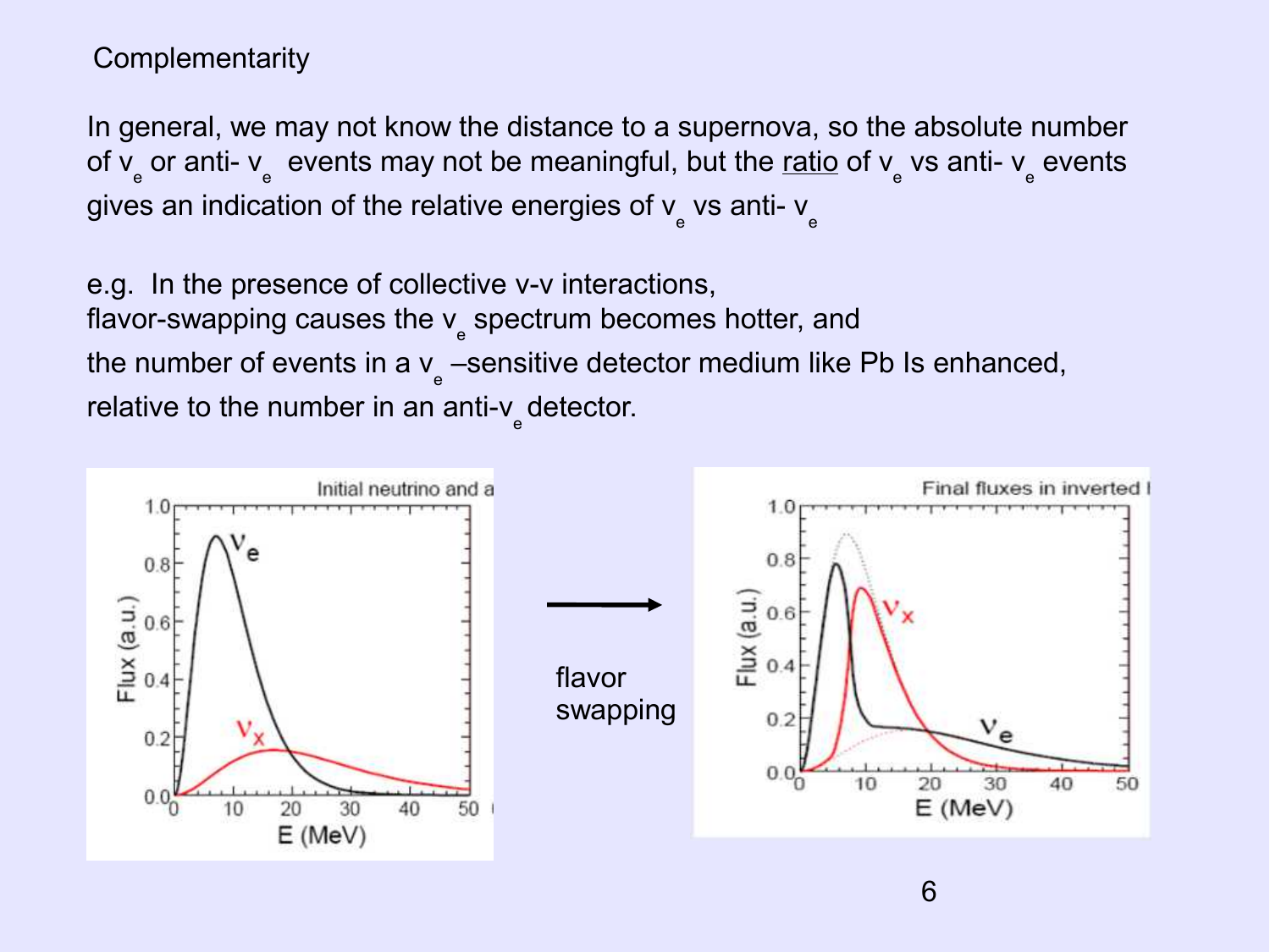HALO @ SNOLAB The first supernova neutrino detector with primary sensitivity to  $v_e$ , a "Detector of opportunity" assembled using the 3He neutron counters from SNO and 79 tonnes of surplus lead

Щ

 $\overline{\mathbb{1}}$ 

 $\mathbf{1}$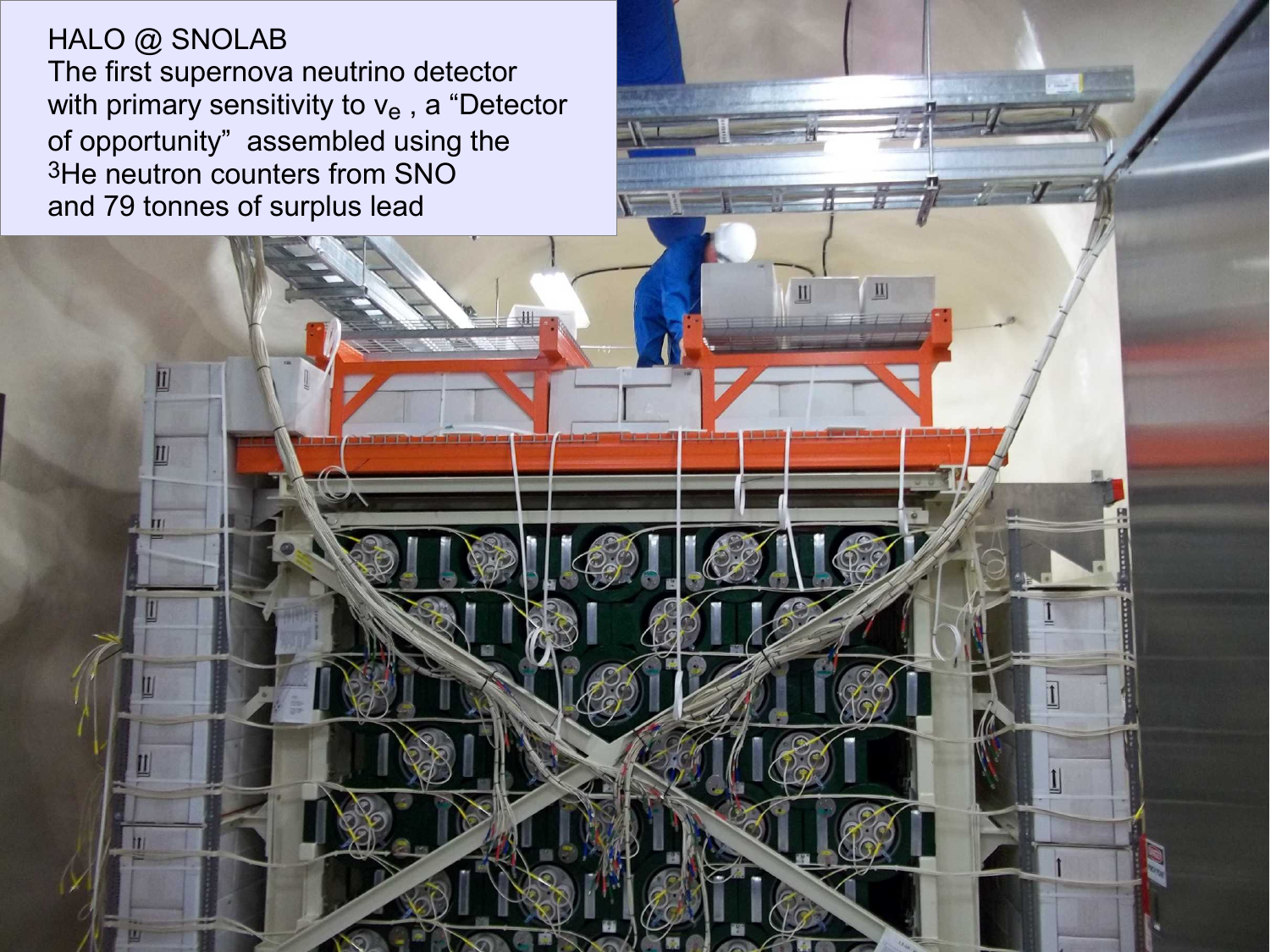HALO-1 in SNOLAB is complete, has been taking data since 2012, a member of SNEWS since fall 2015; a well-calibrated, well-understood detector studied by inserting a Cf neutron source into the lead matrix.

But at only 79 tonnes, may detect as few as ~10 events for a supernova at the galactic centre, depending strongly on neutrino temperature and unmeasured ν-Pb cross sections.

- we have plans to measure cross sections using a "mini-HALO" at SNS

The decommissioning of the OPERA experiment at the Gran Sasso lab in Italy has made available 1000+ tonnes of lead

We hope to use this to build another "detector of opportunity" in Gran Sasso, with ~12x greater mass and almost ~2x higher neutron detection efficiency than HALO-1, for a net gain of ~20x in sensitivity.

The anticipated rate of core-collapse supernovae in our galaxy is  $3 \pm 1$  per century. The appropriate instrument is a long-lifetime, low-maintenance, robust detector that can be built and then left to run by itself for decades .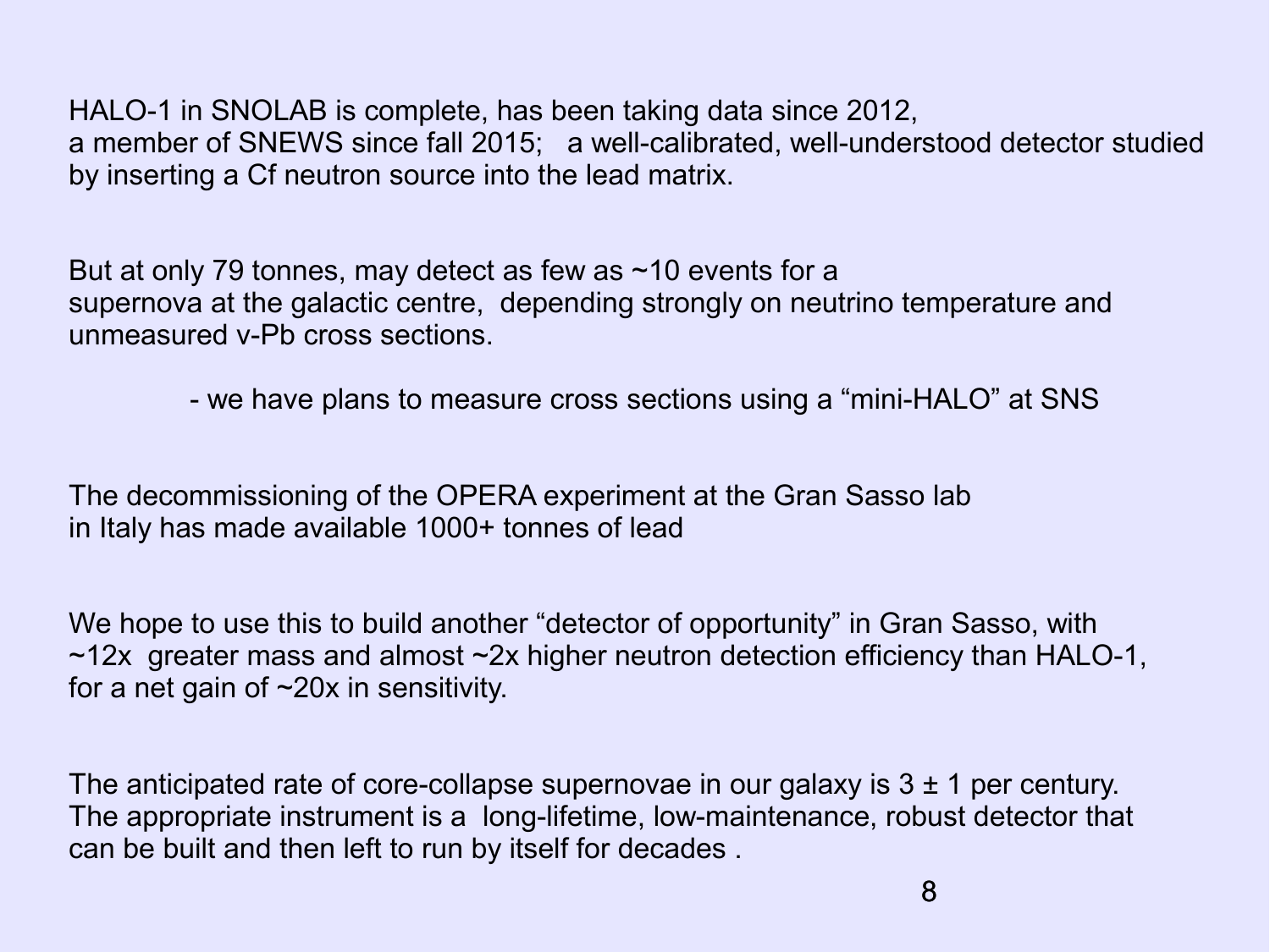current conceptual design: 4.3 x 4.3 x 5.5 metre volume of lead, with 28x28 cylindrical proportional counters each 5 cm diam  $x$  5.5 m long, containing in total 10,000 litre-atm of  $3$ He gas, each enclosed in 8 mm of polystyrene moderator



Neutron detection efficiency  $\sim$  53% Expect ~200 detected events for a SN at 10 kpc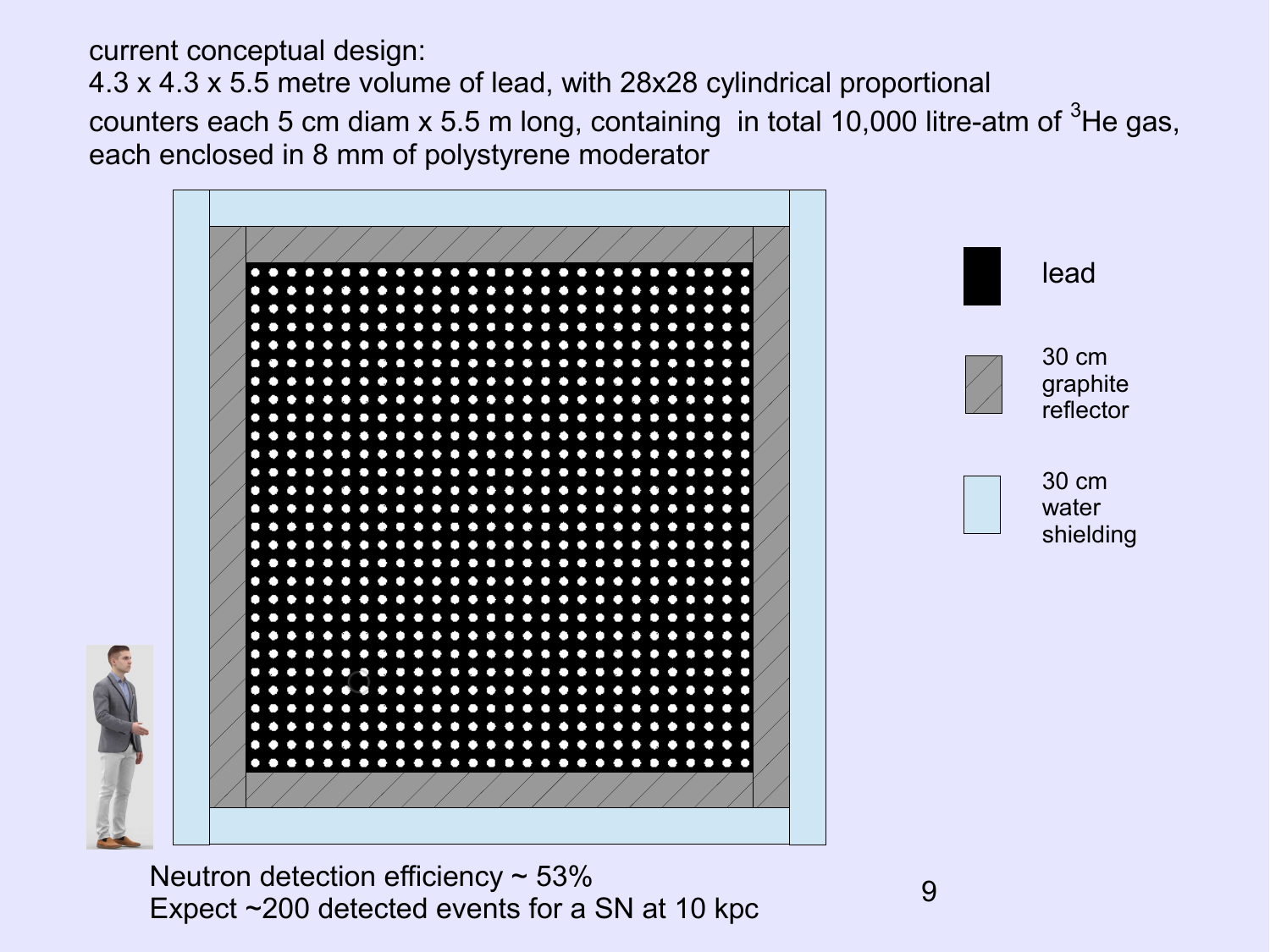- Not enough <sup>3</sup>He neutron detectors from SNO to instrument 1 kT of lead
- Off-the-shelf commercial neutron detectors have about 60x the level of background that we can tolerate for a SNEWS trigger
- Working to mitigate this by electroplating inside walls of neutron counters with high-purity copper
- initial inquiries to US DOE to acquire 10,000 litre-atm of <sup>3</sup>He gas
- now have collaborators from Canada, USA, Italy holding bi-weekly video meetings
- working towards a scientific proposal for September 2019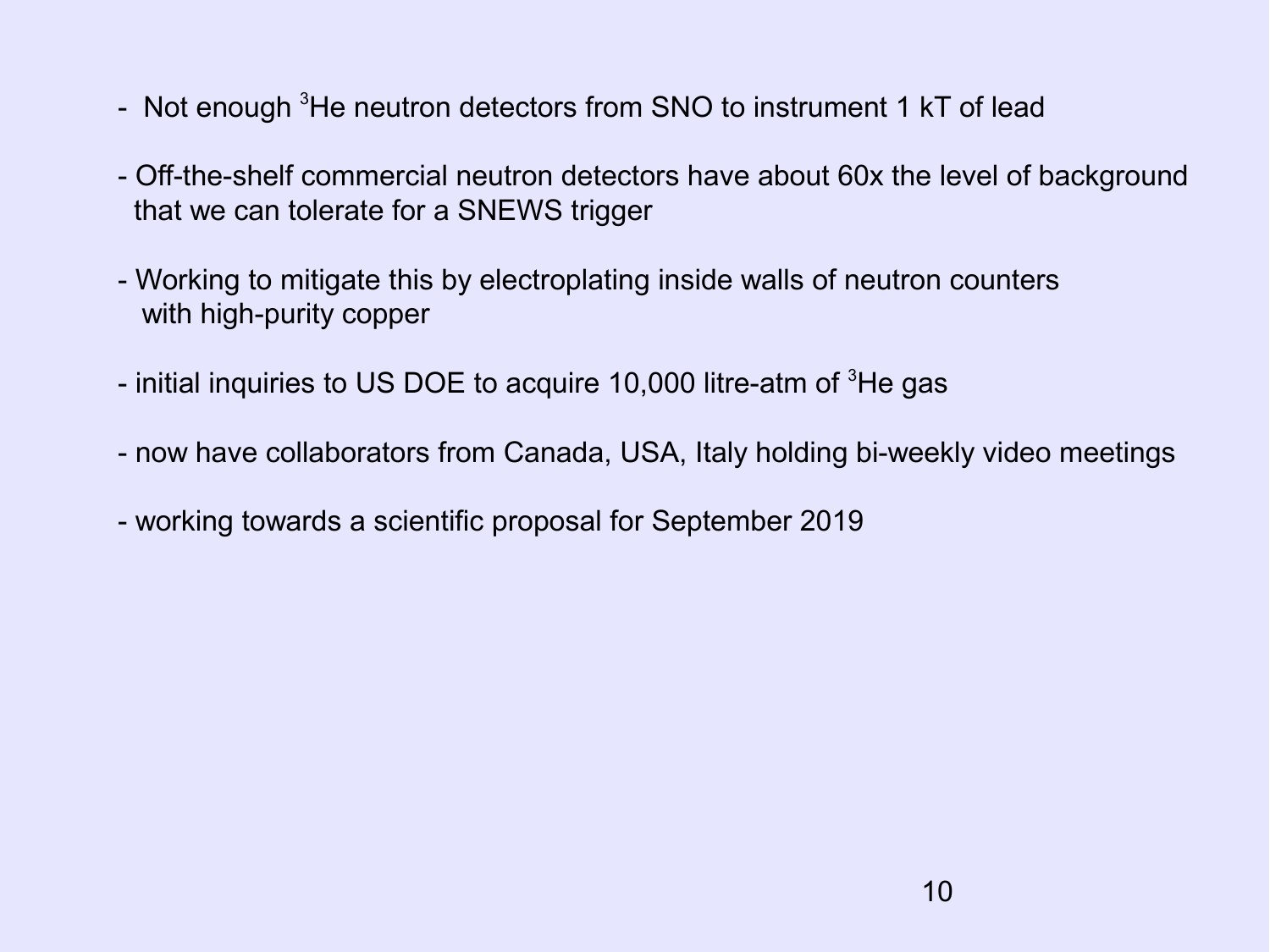## HALO-1kT in the global context

| <b>Detector</b> | <b>Target medium</b>  | #detected       | dominant sensitivity                                        |
|-----------------|-----------------------|-----------------|-------------------------------------------------------------|
| <b>Super-K</b>  | <b>Water Cerenkov</b> | 8,000           | anti-v <sub>e</sub>                                         |
| <b>Hyper-K</b>  | <b>Water Cerenkov</b> | 110,000         | anti-ve                                                     |
| <b>ICECUBE</b>  | <b>ICE Cerenkov</b>   | 10 <sup>6</sup> | anti-ve                                                     |
| SNO+            | scintillator          | 300             | anti-v <sub>e</sub>                                         |
| <b>JUNO</b>     | scintillator          | 6000            | anti-v <sub>e</sub>                                         |
| <b>DUNE</b>     | liquid argon          | 3000            | Ve                                                          |
| <b>HALO-1kT</b> | lead                  | $~150 - 200$    | $V_e$                                                       |
|                 |                       |                 | modest statistics compared to<br>other detectors, esp DUNE. |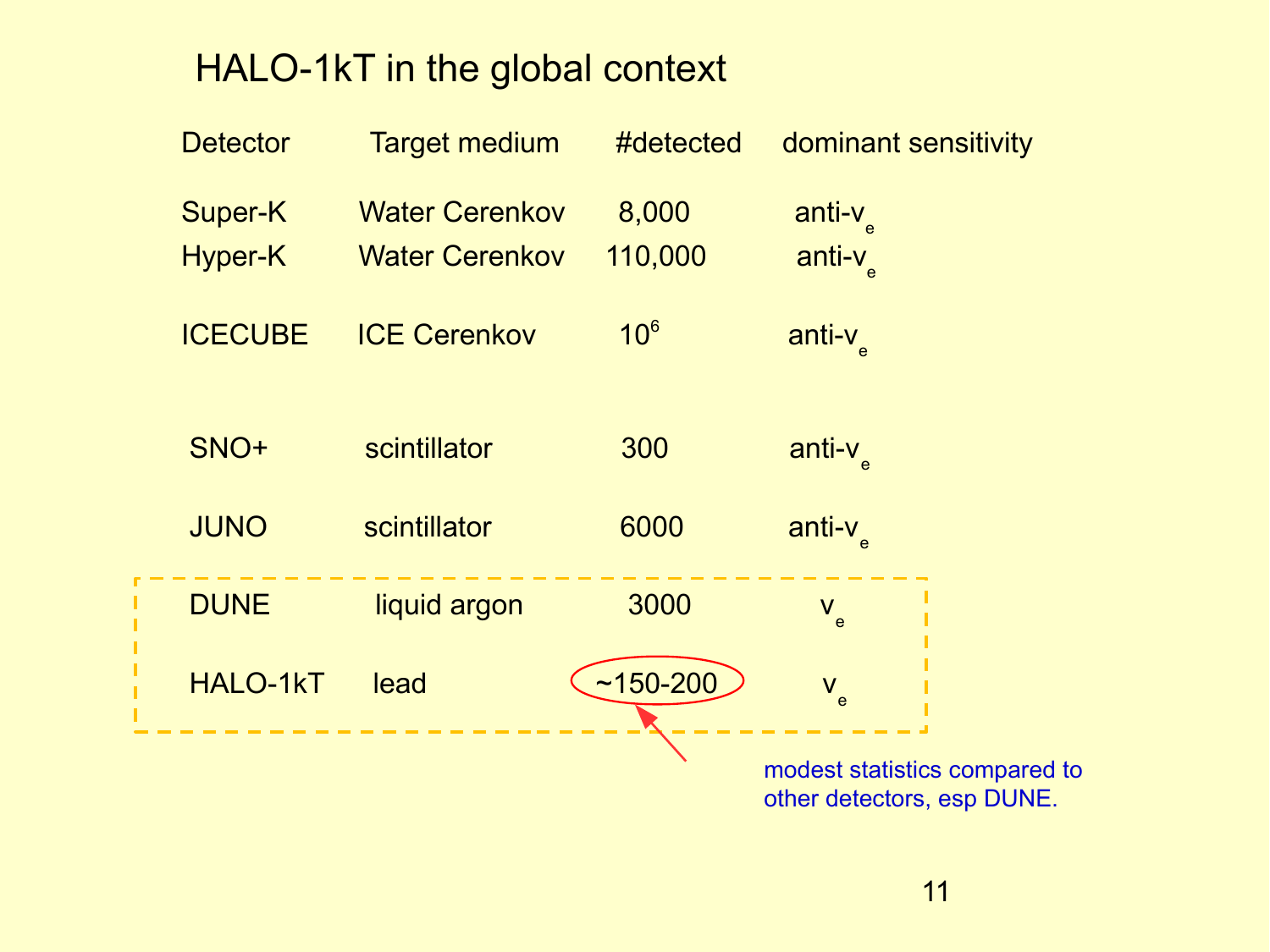HALO-1kT worthwhile because it has different systematics from DUNE Counting neutron captures on 3He very different from adding all the distributed bits of electromagnetic energy in liquid argon.



-

From A. Friedland, U of Tokyo, Feb 12, 2017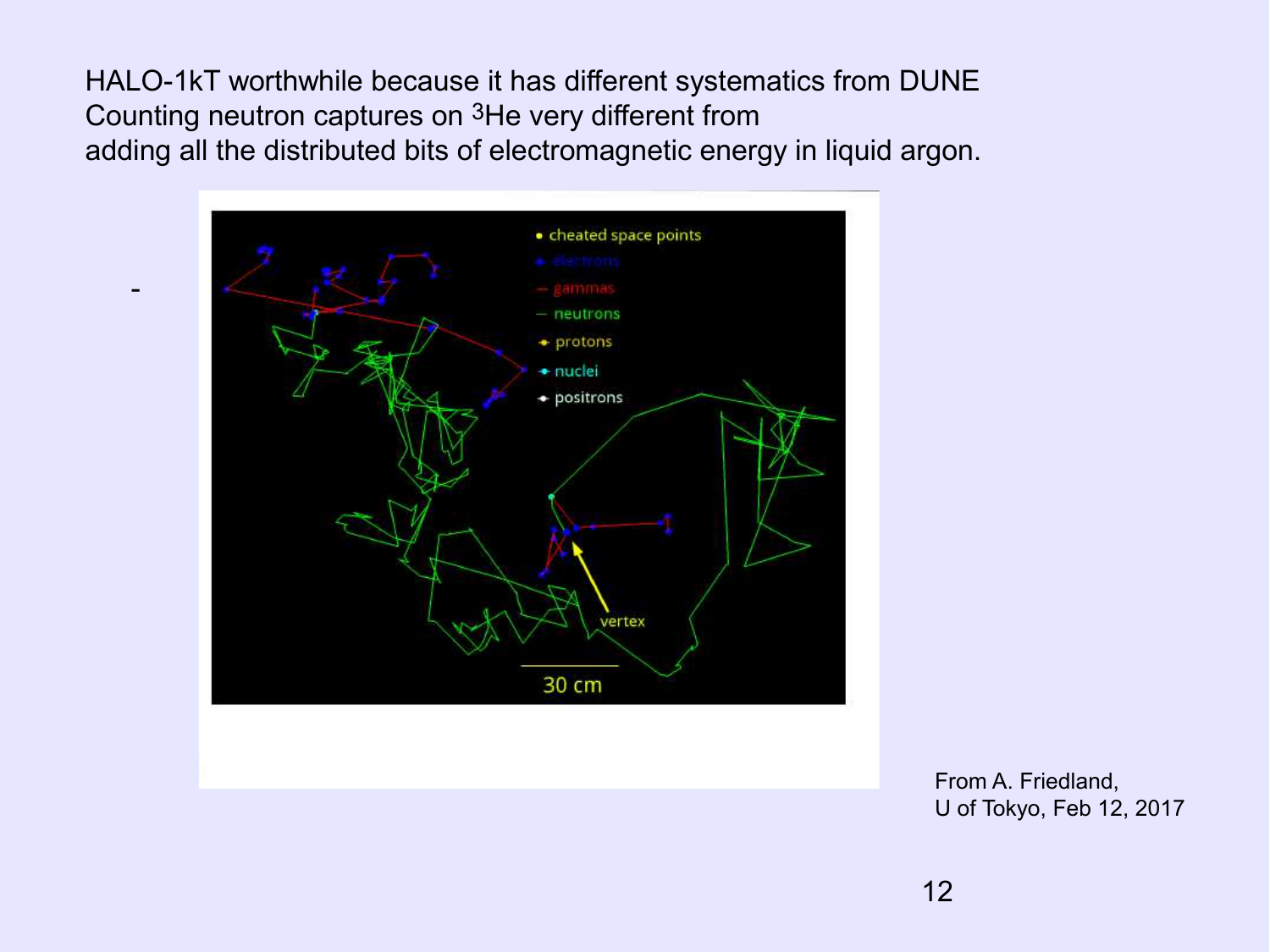HALO-1kT worthwhile because of its robustness and longevity

 Current neutrino detectors are driven by programs to measure neutrino properties (mass hierarchy, CP violation). Will these detectors still operate after neutrino properties are measured?

### **Possibly NO supernova-capable neutrino detectors after the neutrino oscillation parameters are measured! A disaster for our field, which expects one SN only every 30 to 50 years.**

By contrast, HALO-1kT will be robust and practically zero-maintenance; <sup>3</sup>He-filled neutron counters have mean time to failure of >800 years. We could potentially sit there for decades or even centuries … and observe several core collapse supernovae, and look at systematics

- explosion energy and evolution as a function of progenitor mass, angular momentum, chemical composition
- what fraction of CCSN are duds (core collapse but no explosion)?
- what fraction end as Black Holes?
- 13 - what fraction might repeat the double ν burst seen in SN1987A if one believes the Mt Blanc signal?